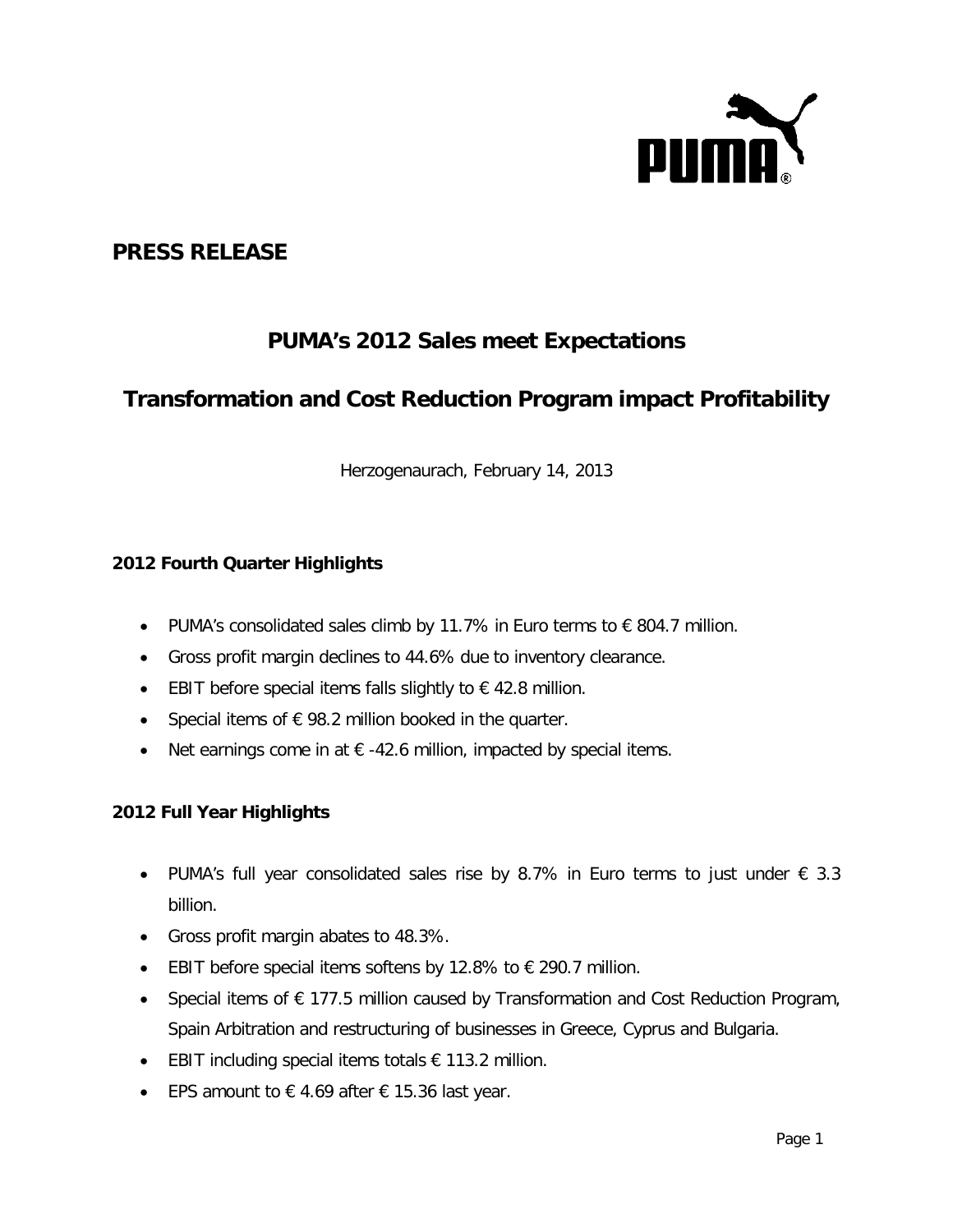## **Key sales figures at a glance**

| Sales by regions and product segments | Q <sub>4</sub> |       | growth rates |                      | $1 - 12$ |         | growth rates |                      |
|---------------------------------------|----------------|-------|--------------|----------------------|----------|---------|--------------|----------------------|
| $\epsilon$ million                    | 2012           | 2011  | <b>Euro</b>  | currency<br>adjusted | 2012     | 2011    | Euro         | currency<br>adjusted |
| Breakdown by regions                  |                |       |              |                      |          |         |              |                      |
| <b>EMEA</b>                           | 253,4          | 236,8 | 7,0%         | 5,2%                 | 1.301,7  | 1.312,0 | $-0.8%$      | $-1,6%$              |
| Americas                              | 304,5          | 271,3 | 12,2%        | 8,6%                 | 1.127,2  | 966,9   | 16,6%        | 10,6%                |
| Asia/Pacific                          | 246,7          | 212,3 | 16,2%        | 12,6%                | 841,7    | 730,1   | 15,3%        | 7,4%                 |
| Total                                 | 804,7          | 720,5 | 11,7%        | 8,7%                 | 3.270,7  | 3.009,0 | 8,7%         | 4,6%                 |
|                                       |                |       |              |                      |          |         |              |                      |
| Breakdown by product segments         |                |       |              |                      |          |         |              |                      |
| Footwear                              | 367,9          | 338,6 | 8,6%         | 6,0%                 | 1.595,2  | 1.539,5 | 3,6%         | $-0,1%$              |
| Apparel                               | 316,6          | 274,8 | 15,2%        | 11,8%                | 1.151,9  | 1.035,6 | 11,2%        | 6,6%                 |
| Accessories                           | 120,1          | 107,0 | 12,3%        | 9,1%                 | 523,6    | 433,9   | 20,7%        | 16,6%                |
| Total                                 | 804,7          | 720,5 | 11,7%        | 8,7%                 | 3.270,7  | 3.009,0 | 8,7%         | 4,6%                 |

## **Outlook for the Financial Year 2013**

- Transition Period defined within our strategy extended into 2013
- Launch of "The Nature of Performance" brand platform and new product innovations to revitalize Performance categories
- Management expects 2013 sales unchanged from the 2012 level
- Management envisages an increase in EBIT before special items of low- to mid-single digits and a significant improvement of net earnings

"Despite a continuously challenging market environment, particularly in Europe, PUMA delivered a strong sales performance in the fourth quarter, enabling us to meet our sales projections for the full year of 2012," said **Franz Koch, CEO of PUMA SE**. "We have completed defining the scope of PUMA's Transformation and Cost Reduction Program, and will continue with the implementation of all measures throughout 2013 to improve the company's profitability. I want to reiterate that it is not our priority to push for sales growth at any cost, but instead focus on improving desirability for the PUMA brand."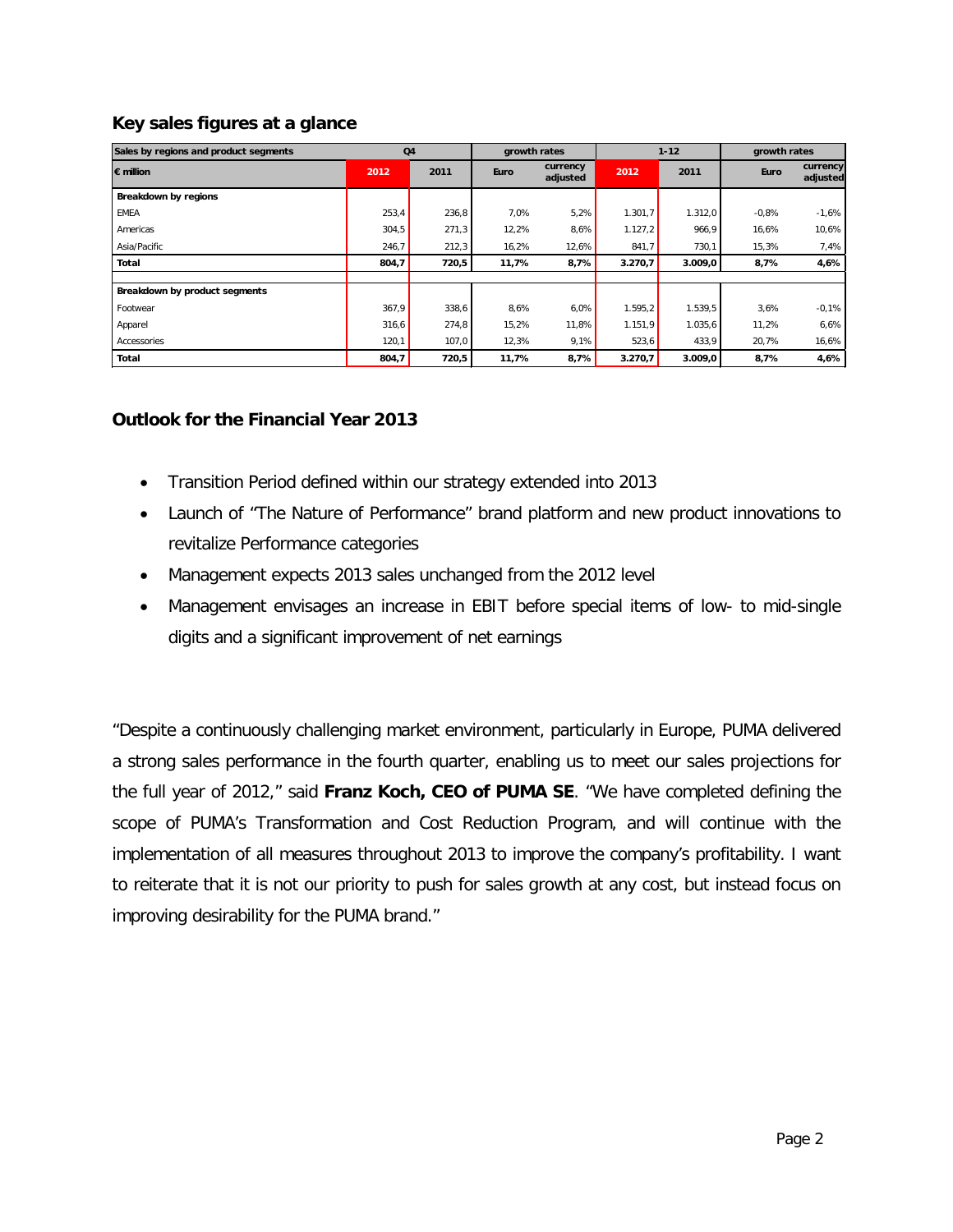# **Strong performances in Asia and North America give impetus to PUMA's Fourth Quarter Sales Growth**

PUMA delivered a strong sales performance in the fourth quarter of 2012. Boosted by doubledigit sales growth in Asia and North America, PUMA's **consolidated sales** increased by nearly 12% in Euro terms or 8.7% currency adjusted to € 804.7 million from October 1 to December 31. The numbers were supported by the performance of Cobra PUMA Golf, with its products resonating exceptionally well with consumers.

## Sales Performance by Segment

All of PUMA's product segments grew in the fourth quarter of 2012. **Footwear** was up by 8.6% in Euro terms to  $\epsilon$  367.9 million. On the Performance side, PUMA's Faas footwear family continued to appeal to consumers while the PUMA Suede range fuelled sales in PUMA's Lifestyle footwear business.

**Apparel** climbed by 15.2% in Euro terms to € 316.6 million after increasing demand for Fitness & Training gear. **Accessories** rose by 12.3% in reported terms to € 120.1 million driven by our US joint ventures Janed and Wheat as well as our Cobra PUMA Golf business.

## Sales Performance by Region

While PUMA's sales increased in all regions, performance in the **Asia/Pacific** region was exceptionally satisfactory during the fourth quarter. Sales rose by 16.2% to  $\epsilon$  246.7 million while PUMA expanded in virtually all markets. Japan and India in particular excelled on the back of demand for evoSPEED Apparel products. Seasonal factors also played a part, with winter collections gaining traction with consumers, especially PUMA branded duffel coats and parka collections in Korea, China and Japan.

PUMA was also able to reverse the slight declines from previous quarters in the **EMEA** region, with sales rising by 7.0% in Euro terms to  $\epsilon$  253.4 million. This performance was supported by strong growth in Germany, Sweden and Switzerland delivering satisfying growth rates. PUMA's Lifestyle footwear ranges sold well, especially the PUMA Suede in developed countries as well as our Motorsport collections in emerging markets.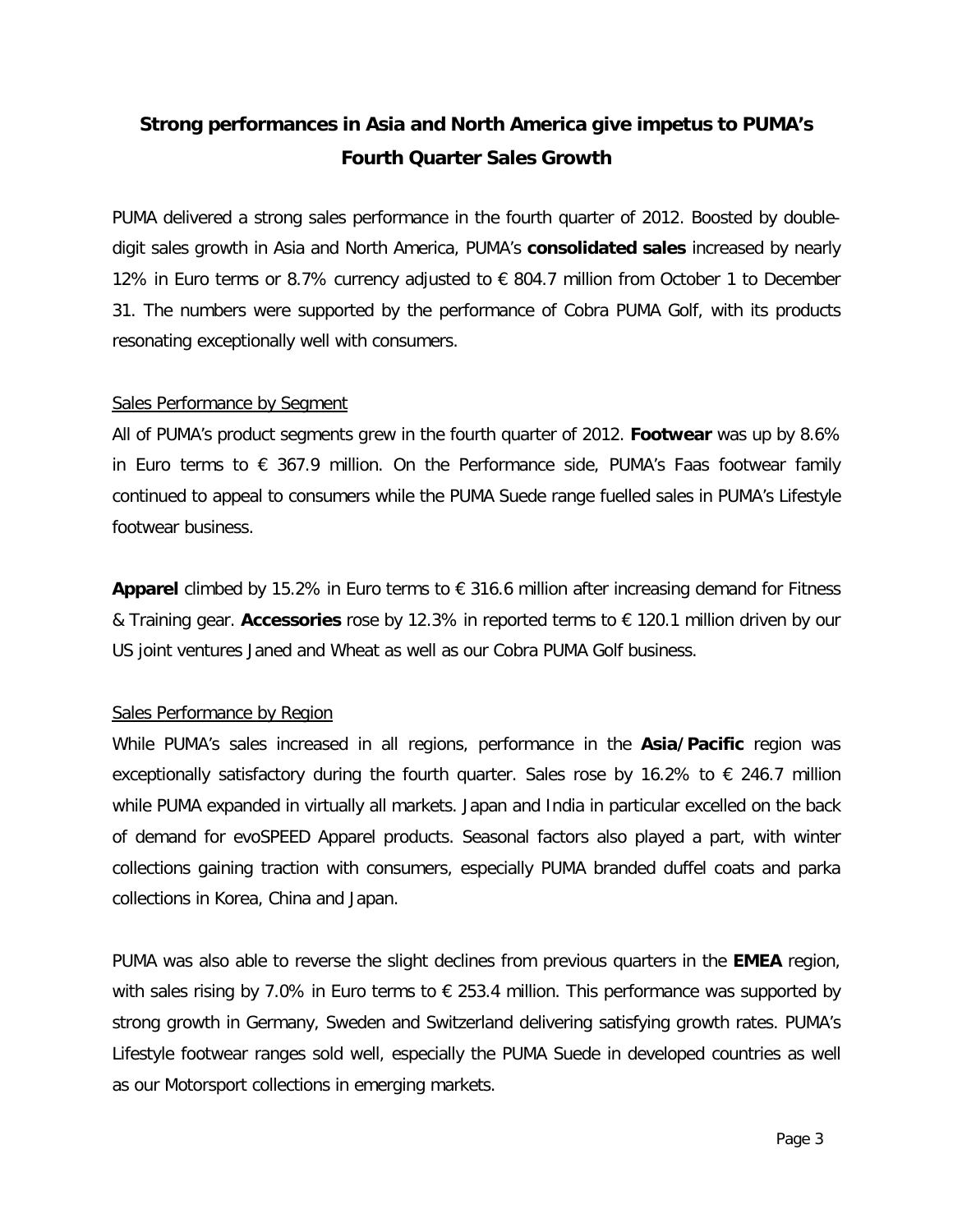In the **Americas**, PUMA continued to increase sales at a favorable rate, improving by 12.2% in reported terms to  $\epsilon$  304.5 million. This growth was driven mainly by the Cobra PUMA Golf business as well as by undiminished demand for Fitness, Lifestyle and Motorsport products.

#### Sales Performance Retail

PUMA's **retail business** increased by a significant 23.0%, with the company operating 60 additional stores when compared to the fourth quarter of last year. As in the three previous quarters, our comparable store sales developed positively, while E-commerce sales rose by 23.4% over the same period.

#### Margin, Expenses and Profitability

PUMA's fourth quarter **gross profit margin** declined from 46.7% to 44.6%. The Footwear margin fell sharply from 46.6% to 41.8%, due to inventory clearances during the quarter and unfavorable hedging rates as well as a shift in the regional mix. The gross profit margin for Apparel, however, improved from 45.9% to 46.6% and Accessories declined from 49.0% to 48.0%.

**Operating expenses** in the fourth quarter continued to rise, by 10.0% from € 292.3 million to € 321.5 million. This was equivalent to 40.0% of sales and an OPEX ratio improvement from 40.6% in 2011. The absolute increase in operating expenses is mostly attributable to higher marketing and retail expenses on the back of our increased retail portfolio as well as continuing IT and supply chain infrastructure improvements.

The **EBIT** before special items fell by 11.2% to  $\epsilon$  42.8 million in the fourth quarter from last year's € 48.1 million and also as a percentage of sales, from 6.7% to 5.3%.

In addition to the special items of  $\epsilon$  79.3 million reported in the third quarter, PUMA recorded a further  $\epsilon$  98.2 million in special items for the last three months of 2012. These additional items consist of the arbitral award in December related to the trademark rights in Spain, the restructuring of our distribution set-up and the closure of our subsidiaries in Greece, Cyprus and Bulgaria, as well as the streamlining of our product and endorsement portfolio.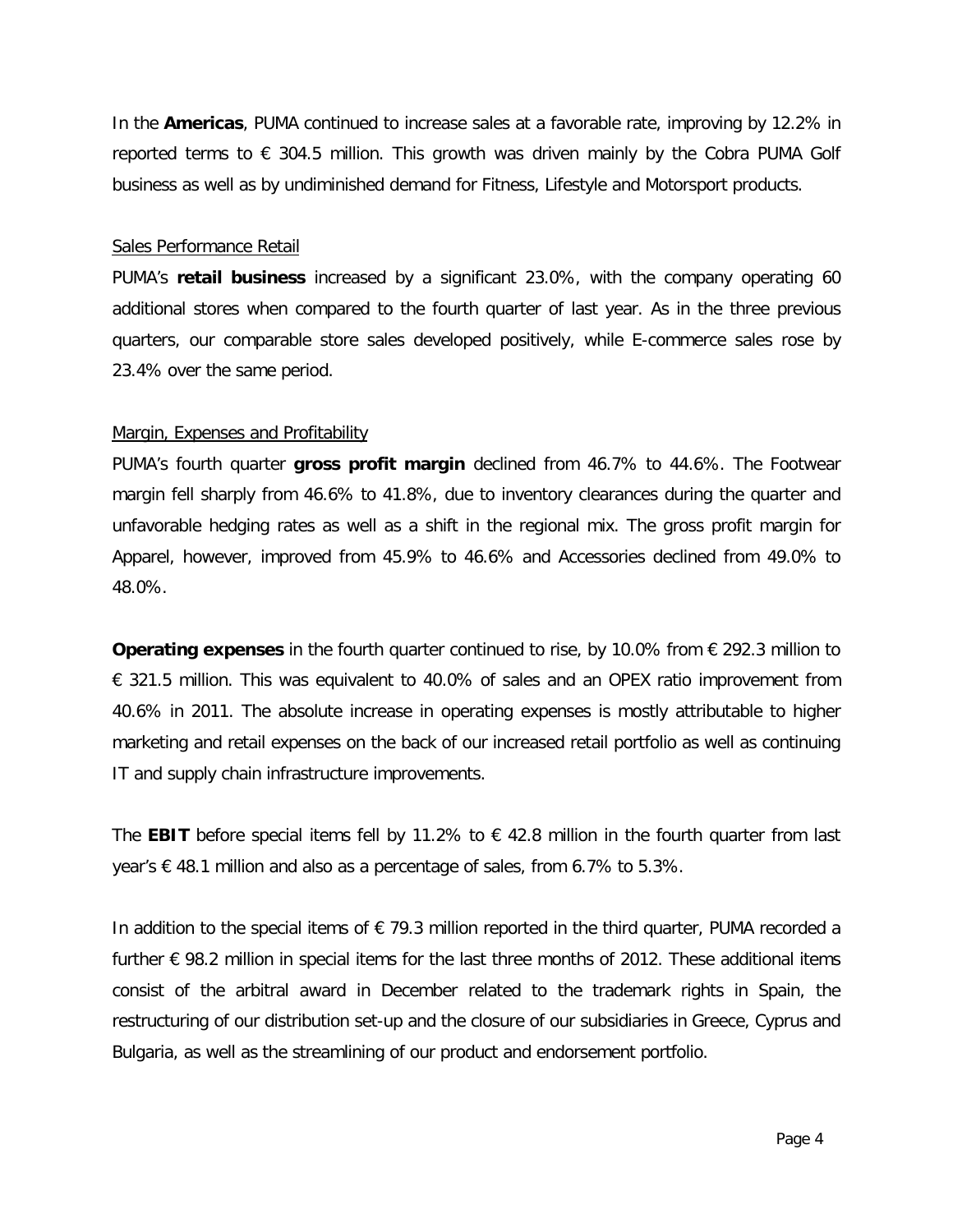The fourth quarter **financial result** further improved from € -8.9 million to neutral, largely as a result of a decline of foreign exchange impacts.

**EBT** in the fourth quarter fell from € 39.3 million to € -55.4 million. **Net earnings** consequently also declined from € 33.1 million to a loss of € -42.6 million in the quarter and **Earnings per share** followed suit, reduced from  $\epsilon$  2.21 to  $\epsilon$  -2.85. These drops all stem from the special items booked in the quarter.

## **PUMA reaches 2012 Full Year Sales Target**

2012 was an exceptional year for PUMA in many ways. The Football Euro Cup in June, the conclusion of PUMA's second Volvo Ocean Race in July and the Summer Olympics in August turned 2012 into a year full of major sports highlights. These events provided the perfect platform for PUMA to generate global brand visibility and desirability.

In terms of product, 2013 will be a pioneering year for PUMA, as the company re-energizes its Performance positioning through the introduction of a new **cross-category brand platform**: The Nature of Performance. The Nature of Performance unifies all of PUMA's performance categories with a consistent voice, look and feel and serves as the inspiration for a collection of innovative new products in the Football, Running, Training, Fitness and Golf categories.

PUMA's management began to implement the company's **Transformation and Cost Reduction Program** throughout the second half of 2012, laying the groundwork for substantial financial improvements going forward. The program entails the set up of a new business model in Europe by reducing the number of reporting entities from 23 countries to seven areas as well as a strong European management paradigm. The areas DACH (Germany, Austria, Switzerland), IBERIA (Spain, Portugal), UKIB (UK, Ireland and Benelux), SCANDINAVIA (Denmark, Finland, Norway, Sweden), EASTERN EUROPE (Estonia, Latvia, Lithuania, Poland and Slovakia, Czech Republic, Hungary), FRANCE and ITALY have all been implemented.

The Transformation and Cost Reduction Program includes the closure of approximately 90 unprofitable stores, mostly in established markets, which has also begun. However, PUMA will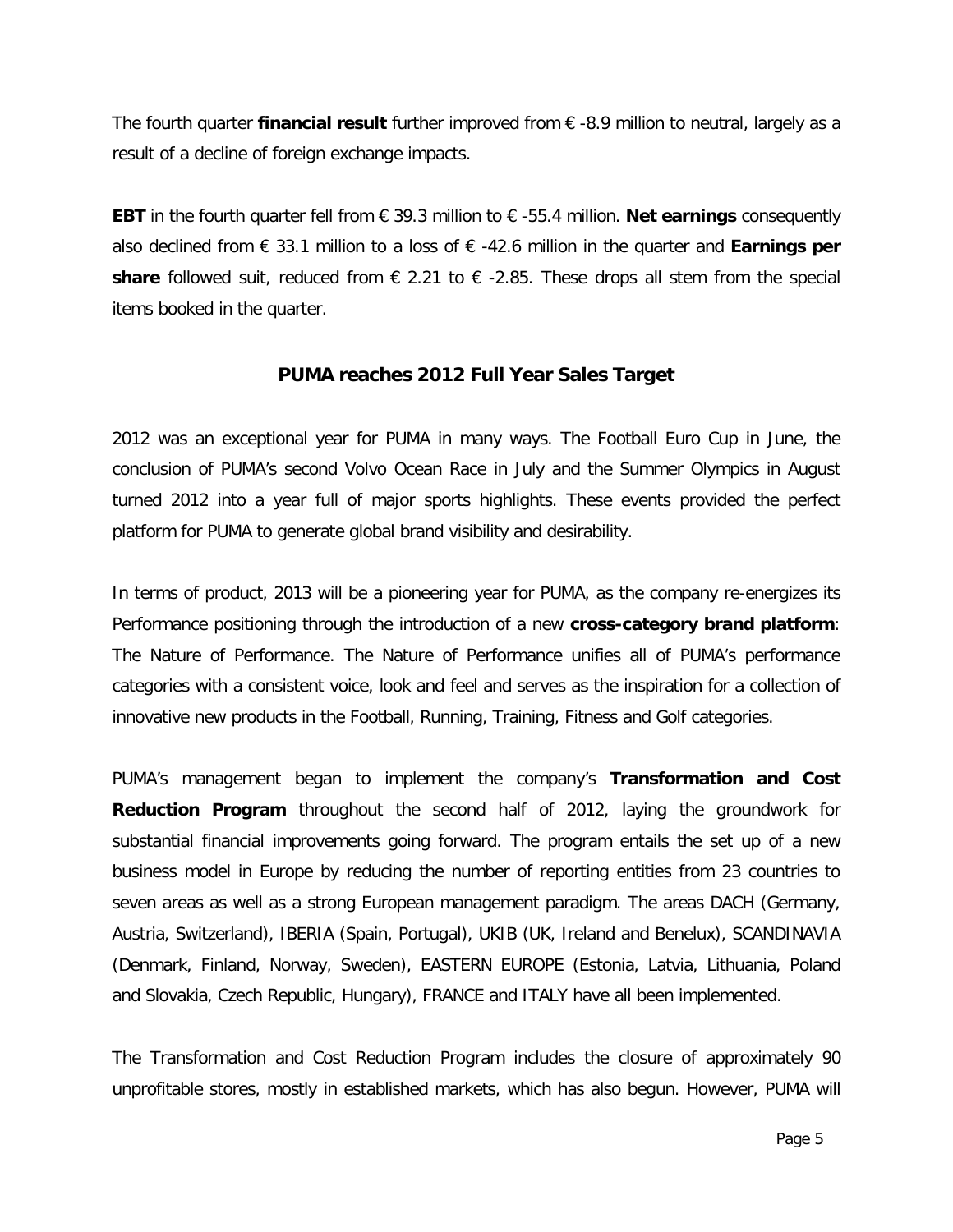continue to open new stores in selected profitable locations throughout 2013, primarily in emerging markets. PUMA expects to be operating 540 stores at the end of 2013 compared with 590 stores at the end of 2012.

PUMA has also assessed its sponsorship portfolio and terminated **endorsement contracts** that are either unprofitable or are no longer part of PUMA's core categories going forward. Within this context, PUMA has decided to focus its activities in the Sailing category on endorsing the America's Cup and ORACLE TEAM USA for 2013. Beyond 2013, PUMA will cease the production of Sailing products, and focus instead on its Outdoor business, for which Sailing has served as the perfect springboard. PUMA has also decided to exit all European Rugby activities, including the endorsement of the Irish Rugby Football Union beyond the 2013/14 season.

#### Full year sales increase to almost  $\epsilon$  3.3 billion

**Consolidated sales** for the **Full Year** climbed 8.7% in Euro terms or 4.6% currency adjusted to € 3,270.7 million. With this record result, PUMA achieved its sales target for the full year.

#### Sales Performance by Region

While sales in **EMEA** softened by 0.8% in Euro terms to  $\epsilon$  1.3 billion due to a weaker performance in Western Europe, there were strong performances in Germany, Russia and Turkey in 2012. The **Americas** delivered a satisfying performance, including North America, Mexico and Argentina, increasing in Euro terms by 16.6% to € 1.13 billion. **Asia/Pacific** was equally strong, rising by 15.3% to  $\epsilon$  841.7 million, supported by good numbers in Japan and India in particular.

#### Sales Performance by Segment

In terms of segments, **Footwear** grew 3.6% in Euro terms to € 1.6 billion. **Apparel** rose by 11.2% to € 1.15 billion, while **Accessories** posted an impressive 20.7% increase to € 523.6 million also bolstered by consolidation effects of the new joint ventures.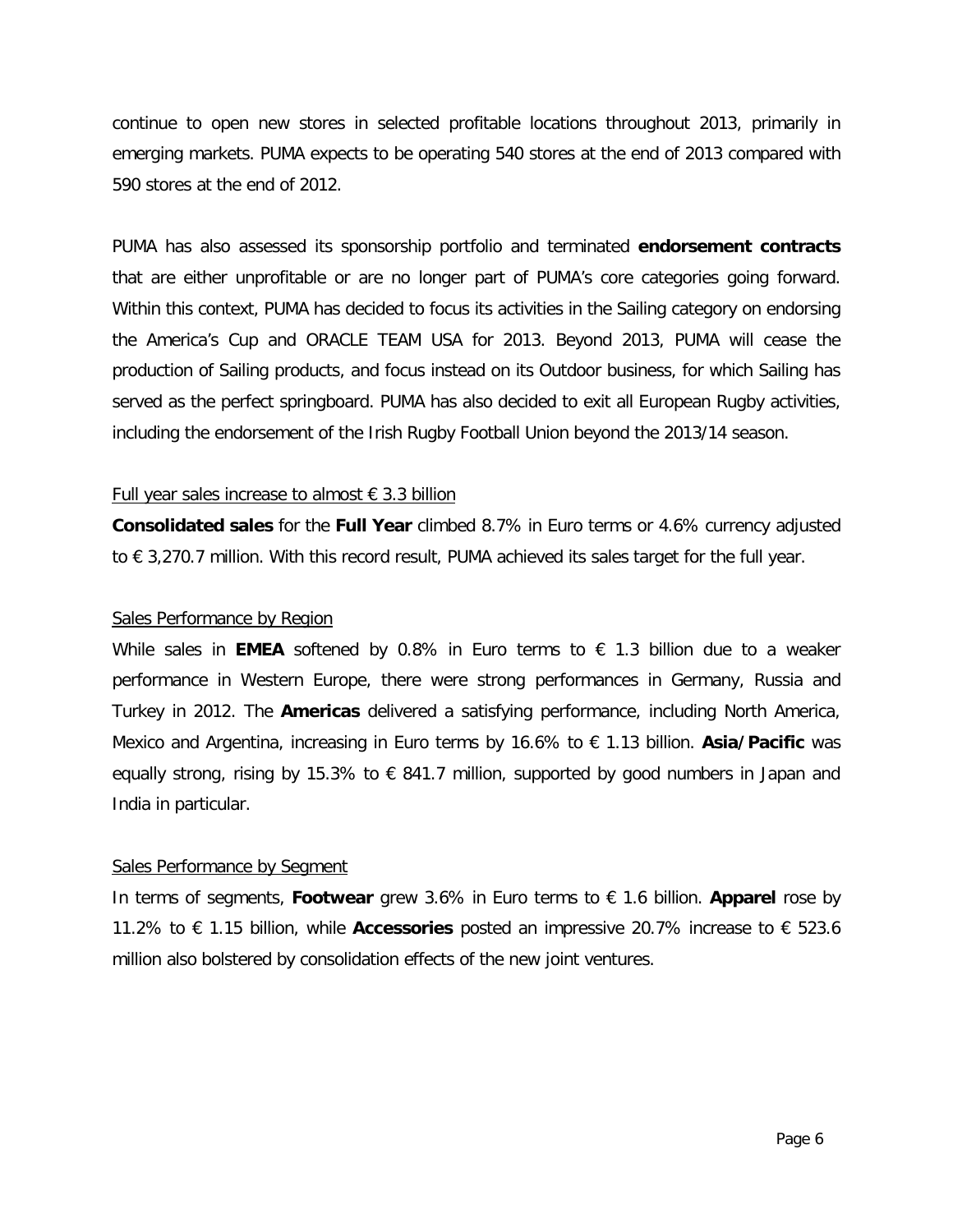#### Retail sales climb by  $\epsilon$  109.0 million

Sales in our owned and operated **retail** outlets rose by 21.2% in 2012 to € 623.9 million, an increase of  $\epsilon$  109.0 million from 2011. This is due in part to the expansion of our retail base compared to the end of 2011. As a percentage of total turnover, retail sales rose from 17.9% to 19.1%. E-commerce also posted a gain, up 16.5% for the year.

#### Gross profit margin eases to 48.3%

For the full year, PUMA's **gross profit margin** moved down from 49.6% to 48.3% in 2012. This was due to a combination of factors, most notably inventory clearance, the regional mix and also continued input cost pressure in the form of wage inflation in the Far East. The Footwear margin declined from 49.1% to 46.5%. Apparel rose slightly, from 49.6% to 49.8% whereas Accessories fell, from 51.6% to 50.5%.

#### Operating expenses

PUMA's full year **operating expenses** rose by 11.0% in 2012, from € 1,177.8 million to € 1,307.5 million, slightly ahead of and equal to 40.0% of sales. Marketing and Retail rose by 10.7% to € 609.3 million, and also slightly as a percentage of sales to 18.6% after 18.3% last year, caused by supporting a double event year and the increasing number of stores operated by PUMA. Other Selling Expenses rose 11.4% to € 431.1 million. Similarly, Research, Design and Development costs rose 10.3% to  $\epsilon$  84.9 million as PUMA continues to emphasize its product pipeline. General and Administrative Expenses were up 5.0% to € 205.0 million. Despite this, the expense ratio declined from 6.5% to 6.3% in 2012 due to cost saving measures. The Company reported other operating income of  $\epsilon$  22.9 million compared to  $\epsilon$  32.2 million in 2011.

#### Earnings before special items

**EBIT** before special items declined 12.8% to € 290.7 million as a result of higher costs and lower than expected margins. As a percentage of sales this is equal to 8.9% for the year compared to last year's 11.1%.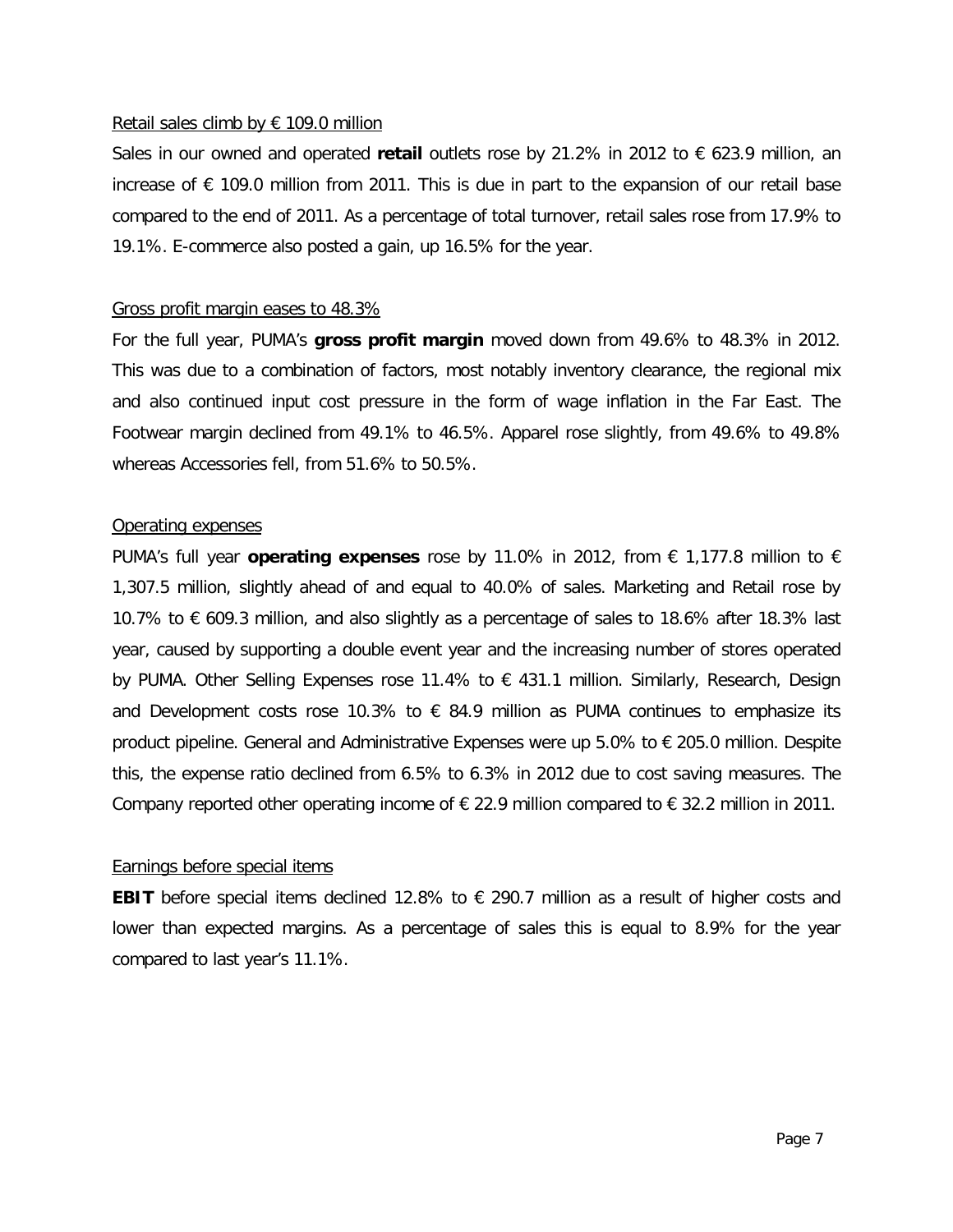#### Special Items

PUMA recorded € 124.9 million in **special items** that are related to the Transformation and Cost Reduction Program. These have been incurred mainly by restructuring the European region, optimizing the retail portfolio, adjusting the product and endorsement portfolio, and reorganizing our global functions and local subsidiaries.

As announced on 20 December 2012, the former Spanish distributor and license holder Estudio 2000 S.A., who owned several PUMA trademark rights in Spain, was obliged to vest these to PUMA in accordance with the award of the arbitration panel. According to this ruling, the transfer of the trademark rights is subject to a one-time payment of  $\epsilon$  42.2 million to Estudio 2000 S.A., which led to a one-off expense of  $\epsilon$  24.6 million in 2012.

For Greece, Cyprus and Bulgaria, PUMA has appointed Sportswind, a local distributor, to take over PUMA's business activities in these countries, as PUMA wants to focus its efforts, initiatives and investments on its key strategic markets. The distribution agreement should reduce PUMA's business risks in these markets substantially while at the same time improve its sales. PUMA will close its own operations in due course in these three markets. The restructuring of the aforementioned distribution and operations resulted in additional one-time costs of  $\epsilon$  28.0 million.

#### Operational result after Special Items

The **EBIT** after special items for 2012 was  $\epsilon$  113.2 million, or 3.5% as a percentage of sales.

The **financial result** for 2012 improved significantly and was € -0.9 million compared to € - 12.8 million in 2011 due to lower foreign exchange impacts in PUMA's financing activities.

Full year **EBT** was therefore  $\epsilon$  112.3 million, or 3.4% of sales, while the tax ratio remained stable at 28.9%.

As a result of our Transformation and Cost Reduction Program in 2012, **net earnings** for the financial year 2012 were € 70.2 million, compared to € 230.1 million last year and **EPS** was therefore equal to  $\epsilon$  4.69 and down from last year's  $\epsilon$  15.36.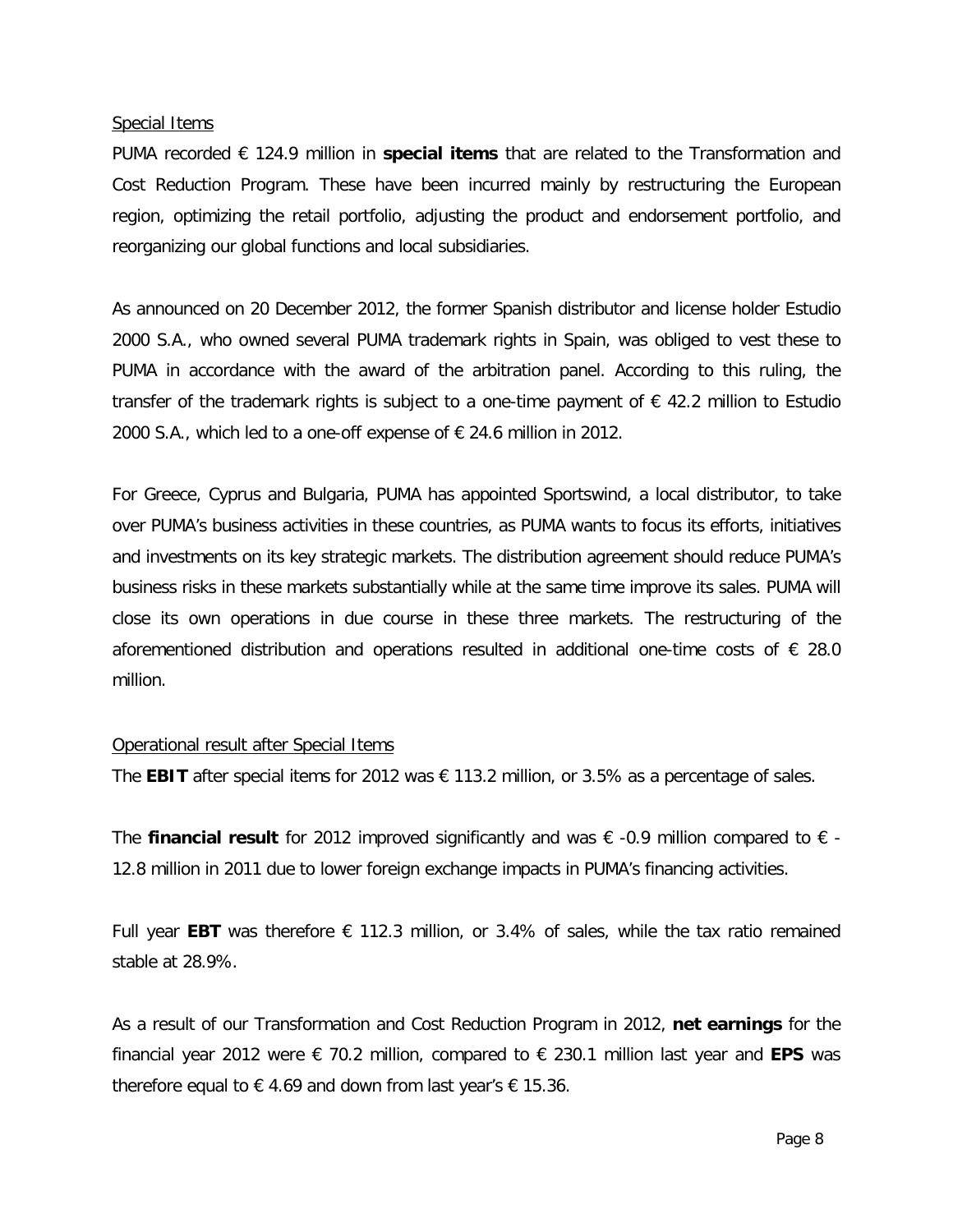## **Net Assets and Financial Position**

#### Equity

The **equity ratio** rose from 62.2% to 63.1%, which indicates continued improvement in our capital base, despite the lower net earnings in 2012.

## Working Capital

PUMA's overall Working Capital increased by 16.8% to € 623.7 million, due in particular to a decline of working capital related liabilities at the balance sheet date. On the asset side, testament to PUMAs strict management, **Inventories** rose only slightly, by 2.9% to € 552.5 million and **Trade receivables** actually decreased despite the rise in sales, down 4.9% to € 507.0 million.

#### Cashflow / Capex / Cash Position

**Free cashflow** before acquisitions for the full year improved by 37.1% from € 61.0 million to € 83.5 million in 2012 mainly due to lower tax payments. With regards to our **Capex**, PUMA's outgoings increased by 14.1% to € 81.2 million related to store openings and IT investments. Payments for acquisitions more than doubled to  $\epsilon$  91.7 million, consisting for the most part of PUMA's purchase of all outstanding Dobotex shares at the beginning of the year. As a consequence, the **net cash position** decreased by 12.1% to  $\epsilon$  363.2 million.

#### Dividend

The Administrative Board will propose at the Annual General Meeting on May 7, 2013, that a **dividend** of € 0.50 per share (€ 2.00 in the previous year) be paid for the financial year 2012. This is a result of the reduced earnings caused by the special items undertaken under the Transformation and Cost Reduction Program, the restructuring of the distribution in southern east European countries and the Arbitration ruling in Spain.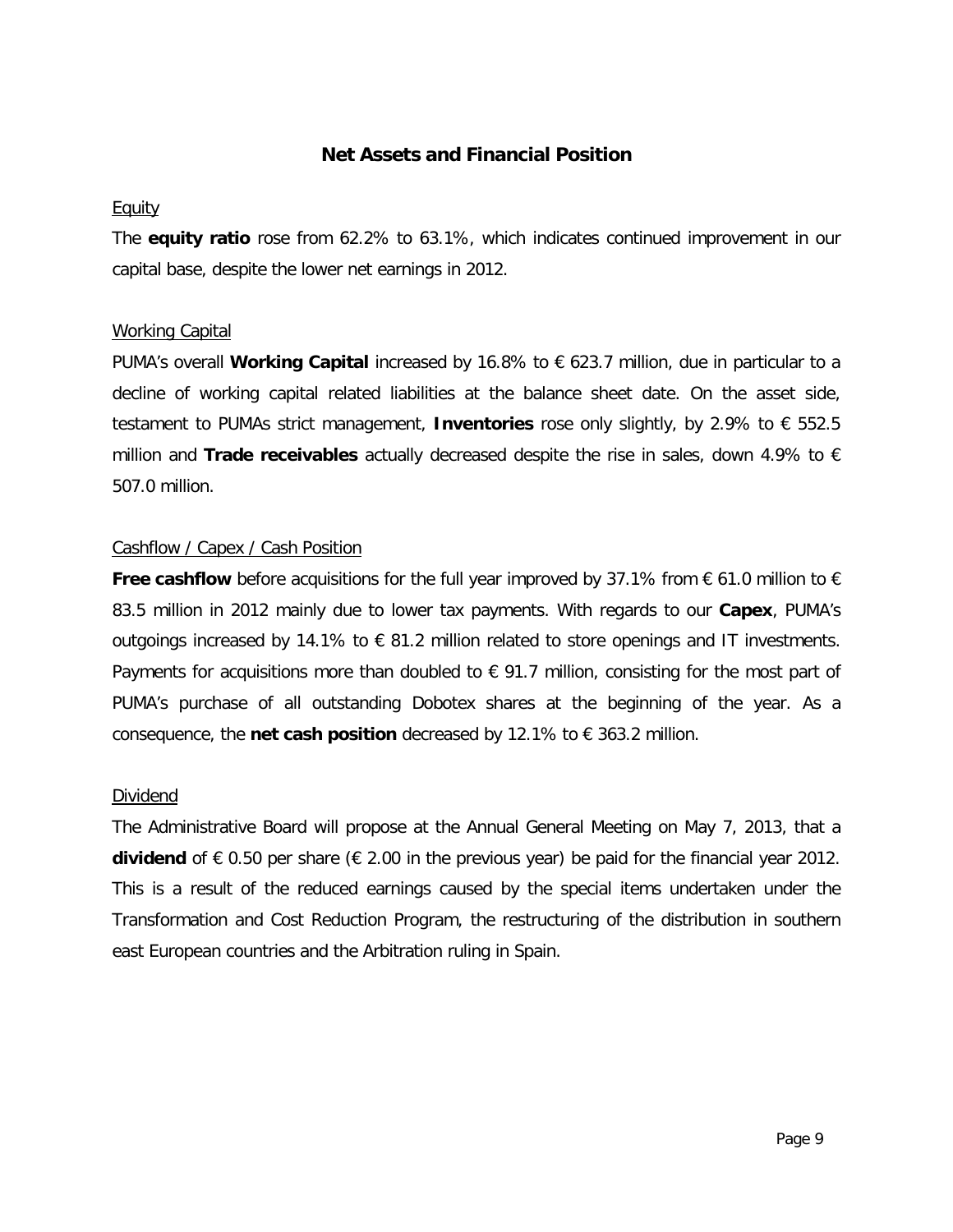Share buyback

The company did not buy back any of its own shares throughout the year, including the fourth quarter of 2012. As of the balance sheet date, PUMA owned 143.185 of its own shares, equal to € 32.2 million.

## **Outlook**

Management expects that PUMA's sales in 2013 will remain at a level consistent with that of 2012. This is due to the fact that the implementation of the Transformation and Cost Reduction Program will continue throughout 2013, making it a transitional year before PUMA will once again generate desirable, profitable sales growth. However, as PUMA's Transformation and Cost Reduction Program is geared towards improving the company's profitability, management envisages an increase in EBIT before special items in the low- to mid-single digits while net earnings should improve significantly.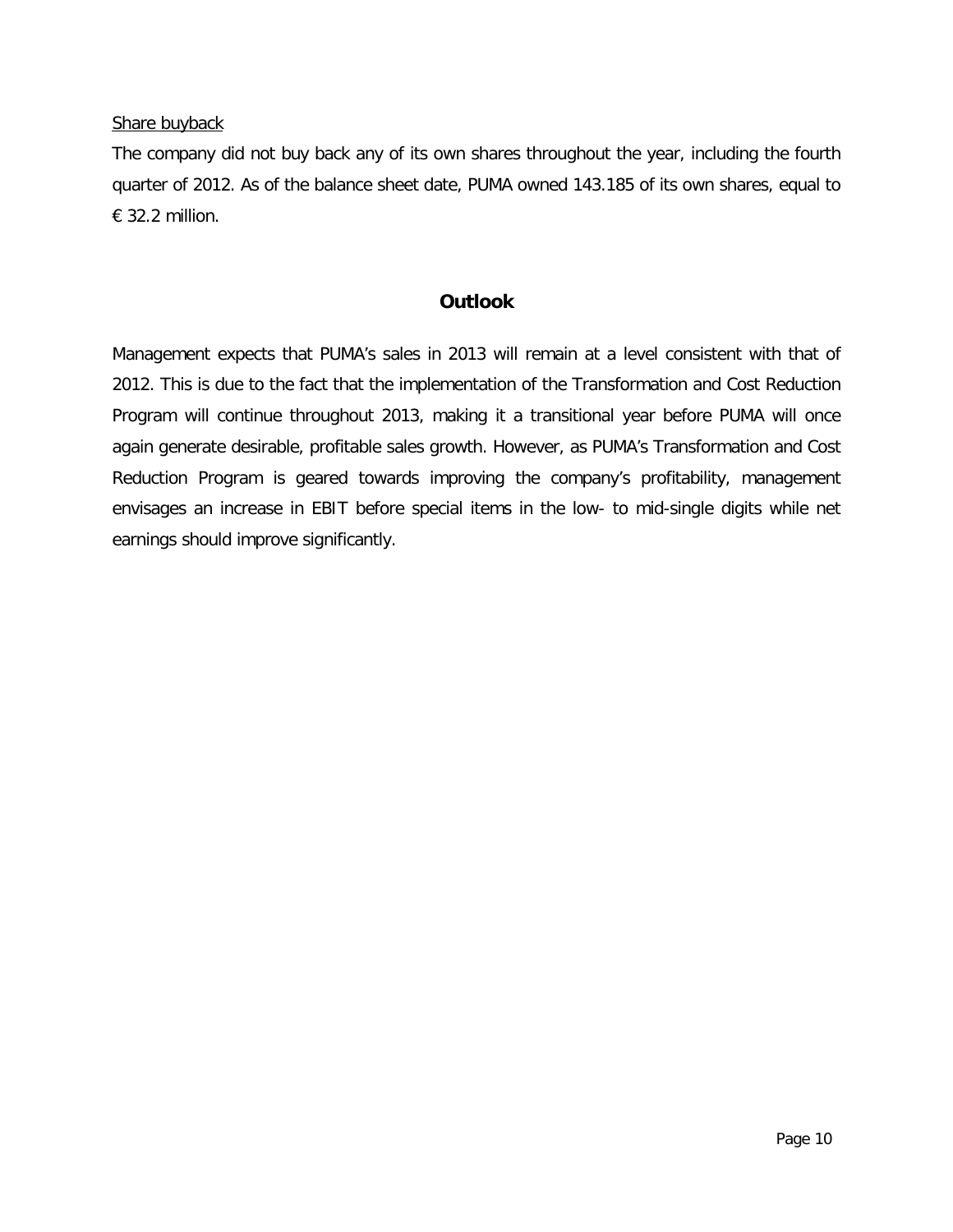|                                                                      |                    | <b>Fourth Quarter</b> |                |                    | <b>Full Year</b>   |               |  |  |
|----------------------------------------------------------------------|--------------------|-----------------------|----------------|--------------------|--------------------|---------------|--|--|
| <b>Income Statement</b>                                              | Q4/2012            | 04/2011               | Devi-          | 1-12/2012          | 1-12/2011          | Devi-         |  |  |
|                                                                      | $\epsilon$ million | $\epsilon$ million    | ation          | $\epsilon$ million | $\epsilon$ million | ation         |  |  |
| <b>Sales</b>                                                         | 804,7              | 720,5                 | 11,7%          | 3.270,7            | 3.009,0            | 8,7%          |  |  |
| Cost of sales                                                        | $-445,5$           | $-384,2$              | 16,0%          | $-1.691,7$         | $-1.515,6$         | 11,6%         |  |  |
| <b>Gross profit</b>                                                  | 359,2              | 336,3                 | 6,8%           | 1.579,0            | 1.493,4            | 5,7%          |  |  |
| - in % of consolidated sales                                         | 44,6%              | 46,7%                 |                | 48,3%              | 49,6%              |               |  |  |
| Royalty and commission income<br>Other operating income and expenses | 5,1<br>$-321,5$    | 4,2<br>$-292,3$       | 22,2%<br>10,0% | 19,2<br>$-1.307,5$ | 17,6<br>$-1.177,8$ | 9,2%<br>11,0% |  |  |
| Operating result before special items                                | 42,8               | 48,1                  | $-11,2%$       | 290,7              | 333,2              | $-12,8%$      |  |  |
| - in % of consolidated sales                                         | 5,3%               | 6,7%                  |                | 8,9%               | 11,1%              |               |  |  |
| Special items                                                        | $-98,2$            | 0,0                   |                | $-177,5$           | 0,0                |               |  |  |
| <b>Operating result (EBIT)</b>                                       | $-55,5$            | 48,1                  |                | 113,2              | 333,2              | $-66,0%$      |  |  |
| - in % of consolidated sales                                         | $-6,9%$            | 6,7%                  |                | 3,5%               | 11,1%              |               |  |  |
| Financial result / Income from associated companies                  | 0,0                | $-8,9$                |                | $-0,9$             | $-12,8$            |               |  |  |
| Earnings before taxes (EBT)                                          | $-55,4$            | 39,3                  |                | 112,3              | 320,4              | $-65,0%$      |  |  |
| - in % of consolidated sales                                         | $-6,9%$            | 5,4%                  |                | 3,4%               | 10,6%              |               |  |  |
| Taxes on income<br>- Tax rate                                        | 16,0<br>28,8%      | $-5,7$<br>14,6%       |                | $-32,5$<br>28,9%   | $-90,0$<br>28,1%   | $-63,9%$      |  |  |
| Net earnings attributable to non-controlling interests               | $-3,1$             | $-0,5$                |                | $-9,6$             | $-0,3$             |               |  |  |
| Net earnings                                                         | $-42,6$            | 33,1                  |                | 70,2               | 230,1              | $-69,5%$      |  |  |
| Earnings per share $(\epsilon)$                                      | $-2,85$            | 2,21                  |                | 4,69               | 15,36              | $-69,5%$      |  |  |
| Earnings per share $(\epsilon)$ - diluted                            | $-2,85$            | 2,21                  |                | 4,69               | 15,36              | $-69,5%$      |  |  |
| Weighted average shares outstanding                                  |                    |                       |                | 14,967             | 14,981             | $-0,1%$       |  |  |
| Weighted average shares outstanding - diluted                        |                    |                       |                | 14,968             | 14,985             | $-0,1%$       |  |  |

Rounding differences may be observed in the percentage and numerical values expressed in millions of Euro since the underlying calculations are always based on thousands of Euro.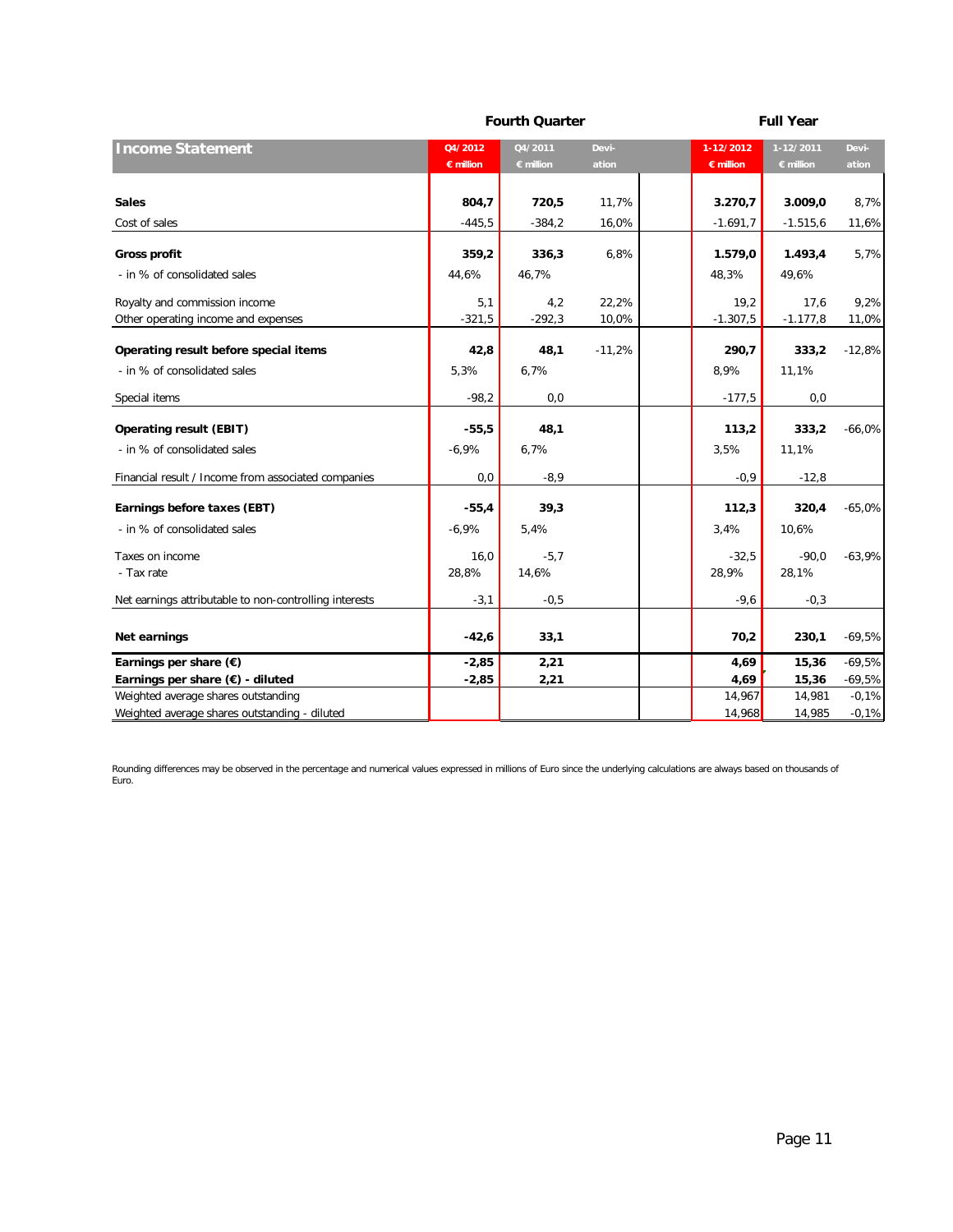| <b>Balance Sheet</b>                                | Dec. 31,'12        | Dec. 31,'11 | Devi-    |
|-----------------------------------------------------|--------------------|-------------|----------|
|                                                     | $\epsilon$ million | € million   | ation    |
|                                                     |                    |             |          |
| <b>ASSETS</b>                                       |                    |             |          |
| Cash and cash equivalents                           | 407,3              | 448,2       | $-9,1%$  |
| Inventories                                         | 552,5              | 536,8       | 2,9%     |
| Trade receivables                                   | 507,0              | 533,1       | $-4,9%$  |
| Other current assets (Working Capital related)      | 167,4              | 167,6       | $-0,1%$  |
| Other current assets                                | 8,4                | 28,7        | $-70,7%$ |
| <b>Current assets</b>                               | 1.642,6            | 1.714, 5    | $-4,2%$  |
|                                                     |                    |             |          |
| Deferred taxes                                      | 152,0              | 109,1       | 39,4%    |
| Other non-current assets                            | 735,7              | 758,2       | $-3,0%$  |
| <b>Non-current assets</b>                           | 887,6              | 867,3       | 2,3%     |
| <b>Total Assets</b>                                 | 2.530,3            | 2.581,8     | $-2,0%$  |
| LIABILITIES AND SHAREHOLDERS' EQUITY                |                    |             |          |
| <b>Current bank liabilities</b>                     | 44,1               | 35,1        | 25,6%    |
| Trade payables                                      | 376,1              | 431,4       | $-12,8%$ |
| Other current liabilities (Working Capital related) | 227,2              | 272,1       | $-16,5%$ |
| Other current liabilities                           | 156,1              | 100,5       | 55,3%    |
| <b>Current liabilities</b>                          | 803,5              | 839,2       | $-4,3%$  |
|                                                     |                    |             |          |
| Deferred taxes                                      | 54,1               | 63,6        | $-15,0%$ |
| Pension provisions                                  | 30,7               | 29,8        | 2,9%     |
| Other non-current liabilities                       | 44,7               | 44,0        | 1,5%     |
| <b>Non-current liabilities</b>                      | 129,4              | 137,5       | $-5,8%$  |
|                                                     |                    |             |          |
| Shareholders' equity                                | 1.597,4            | 1.605,2     | $-0,5%$  |
| <b>Total Liabilities and Shareholders' equity</b>   | 2.530,3            | 2.581,8     | $-2,0%$  |

Rounding differences may be observed in the percentage and numerical values expressed in millions of Euro since the underlying calculations are always based on thousands of Euro.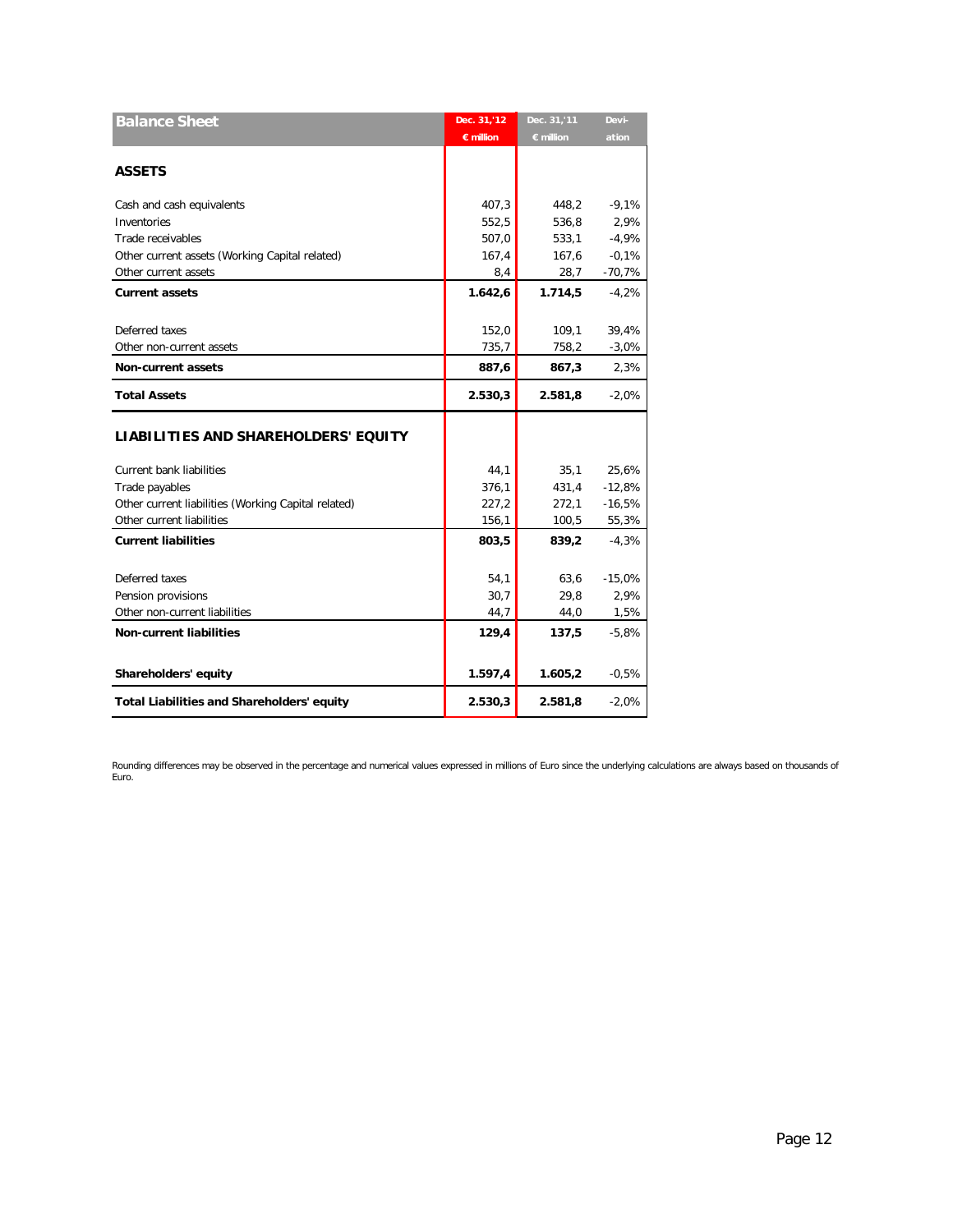| <b>Cashflow Statement</b>                                  | 1-12/2012          | 1-12/2011          | Devi-     |
|------------------------------------------------------------|--------------------|--------------------|-----------|
|                                                            | $\epsilon$ million | $\epsilon$ million | ation     |
|                                                            |                    |                    |           |
| Earnings before taxes (EBT)                                | 112,3              | 320,4              | $-65,0%$  |
| Financial result and non cash effected expenses and income | 215,3              | 61,2               | 252,1%    |
| Cashflow - gross                                           | 327,6              | 381,5              | $-14,1%$  |
| Change in net working capital                              | $-91,5$            | $-105.9$           | $-13,6%$  |
| Taxes and interest payments                                | $-79,4$            | $-148,8$           | -46,7%    |
|                                                            |                    |                    |           |
| Cashflow from operating activities                         | 156,7              | 126,8              | 23,6%     |
|                                                            |                    |                    |           |
| Payments for acquisitions                                  | $-91,7$            | $-44,2$            | 107,5%    |
| Payments for investments in fixed assets                   | $-81,2$            | $-71,1$            | 14,1%     |
| Other investing activities                                 | 8,0                | 5,3                | 50,7%     |
|                                                            |                    |                    |           |
| Cashflow from investing activities                         | $-164,9$           | $-110,0$           | 49,9%     |
|                                                            |                    |                    |           |
| <b>Free Cashflow</b>                                       | $-8,2$             | 16,8               | $-148.8%$ |
|                                                            |                    |                    |           |
| Free Cashflow (before acquisition)                         | 83,5               | 61,0               | 37,1%     |
|                                                            |                    |                    |           |
| Dividends paid to equity holders of the parent company     | $-29,9$            | $-26,8$            | 11,3%     |
| Dividends paid to non-controlling interests                | $-1,1$             | 0, 0               | 0.0%      |
| Purchase of own shares                                     | 0,0                | $-26,6$            | $-100,0%$ |
| Other changes                                              | 9,9                | $-5,4$             | $-284,1%$ |
|                                                            |                    |                    |           |
| Cashflow from financing activities                         | $-21,2$            | $-58,8$            | $-64,1%$  |
|                                                            |                    |                    |           |
| Effect on exchange rates on cash                           | $-11,7$            | 10,7               | $-208,9%$ |
| Change in cash and cash equivalents                        | $-41,0$            | $-31,4$            | 30,5%     |
| Cash and cash equivalents at beginning of financial year   | 448,2              | 479,6              | $-6,5%$   |
|                                                            |                    |                    |           |
| Cash and cash equivalents end of the period                | 407,3              | 448,2              | $-9,1%$   |

Rounding differences may be observed in the percentage and numerical values expressed in millions of Euro since the underlying calculations are always based on thousands of Euro.